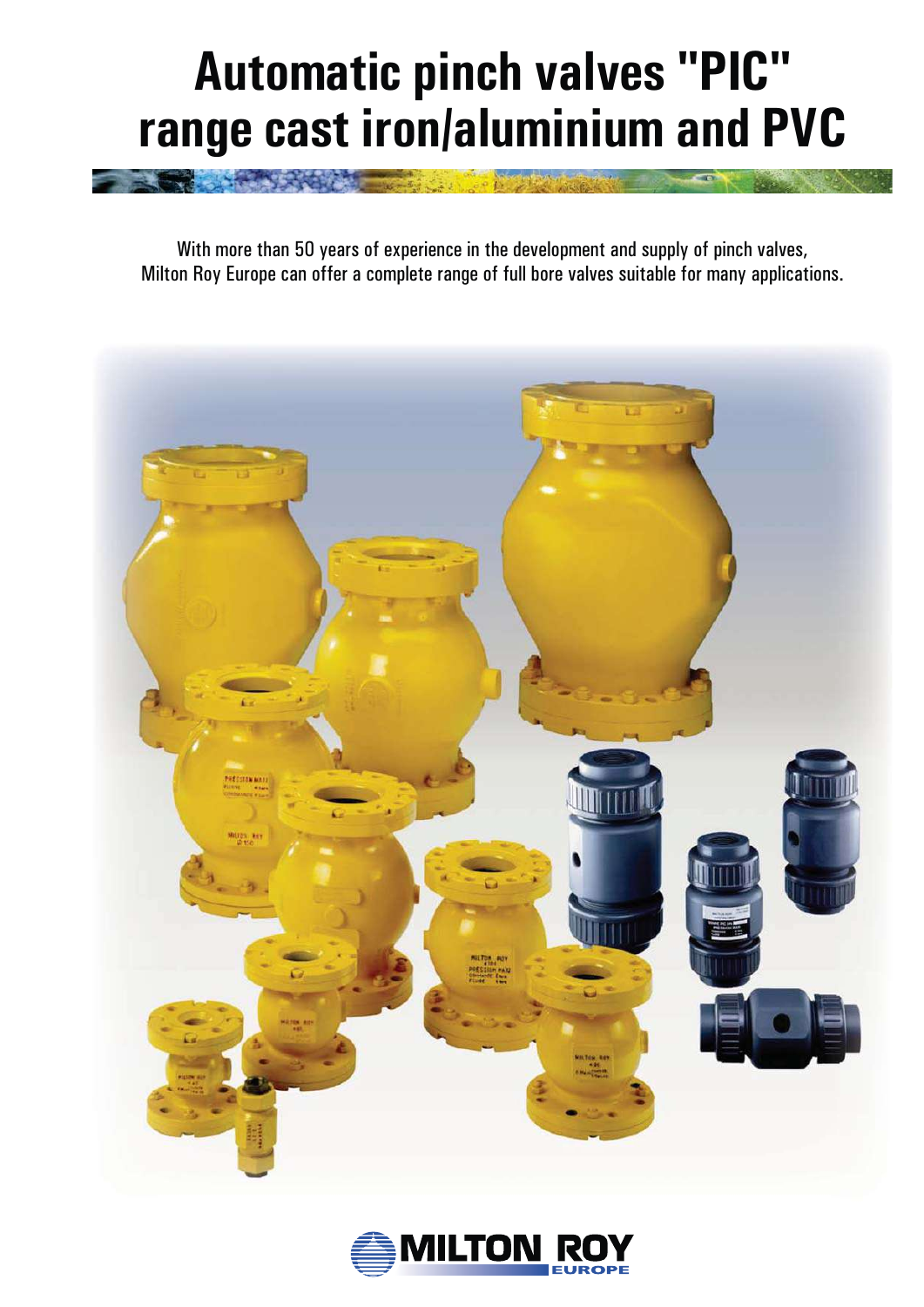# **Automatic pinch valve cast iron/aluminium**

## **Main used**

With their characteristics, cast iron/aluminium pinch valves are ideal for many applications including liquids, slurries, granules and pastes.

#### **Operation**

The valve is closed by applying pressure between the body (A) and the sleeve (B) via connection (C). Usually pressure is applied by air but the air can be replaced by water. When the pressure is applied the sleeve deforms to close the valve. Careful use of fibre reinforcement in the construction of the sleeve ensures that total shut off is achieved.

#### **Advantages**

- Full bore:
	- No pressure drop,
	- No risk of blockage.
- Total sealing with solid particles present, gas, powders and slurries, ...
- Sleeve life:
	- Three grades of rubber are available as standard (other materials on request),
	- Sleeves fibre reinforced.
- Leak free due to absence of glands.
- Protection of installation:
	- Water hammer avoided on opening and closing.
- Ease of installation:
- Flanged connections (except DN 20: which is threaded).

## **Principle**

The automatic pinch valve comprises valve body (A), a cylindrical sleeve made from natural or synthetic rubber (B) and two flanges (E).





# **Technical details**

#### **Service conditions:**

|                                    | <b>DN 20 to DN 200</b> | DN 250 and 300 |
|------------------------------------|------------------------|----------------|
| Max. service pressure (barg)       |                        |                |
| Max. control fluid pressure (barg) | 2 to 6                 | $1.5$ to $4.5$ |
| Max. differential pressure (barg)  |                        | 1.5            |

#### **Materials of construction:**

| $\bullet$ Body<br>- Cast Iron:<br>- Aluminium:                                                                   | DN 20 to DN 80<br>DN 100 to DN 300                       |
|------------------------------------------------------------------------------------------------------------------|----------------------------------------------------------|
| • Connections<br>Threaded<br>- Stainless steel:                                                                  | <b>DN 20</b>                                             |
| Flanged*<br>- Cast iron:<br>- Stainless steel:                                                                   | DN 40 to DN 300<br>DN 40 to DN 200                       |
| $\bullet$ Sleeve*<br>- Abrasion resistant natural rubber: DN 20 to DN 300<br>- Neoprene:<br>- Non toxic rubber:  | DN 20 to DN 200<br>DN 20 to DN 200                       |
| • Temperature range<br>- Abrasion resistant natural rubber: -5 °C to 80 °C<br>- Neoprene:<br>- Non toxic rubber: | $-5$ $^{\circ}$ C to 80 $^{\circ}$ C<br>$-5$ °C to 80 °C |

*\* Other materials on request*



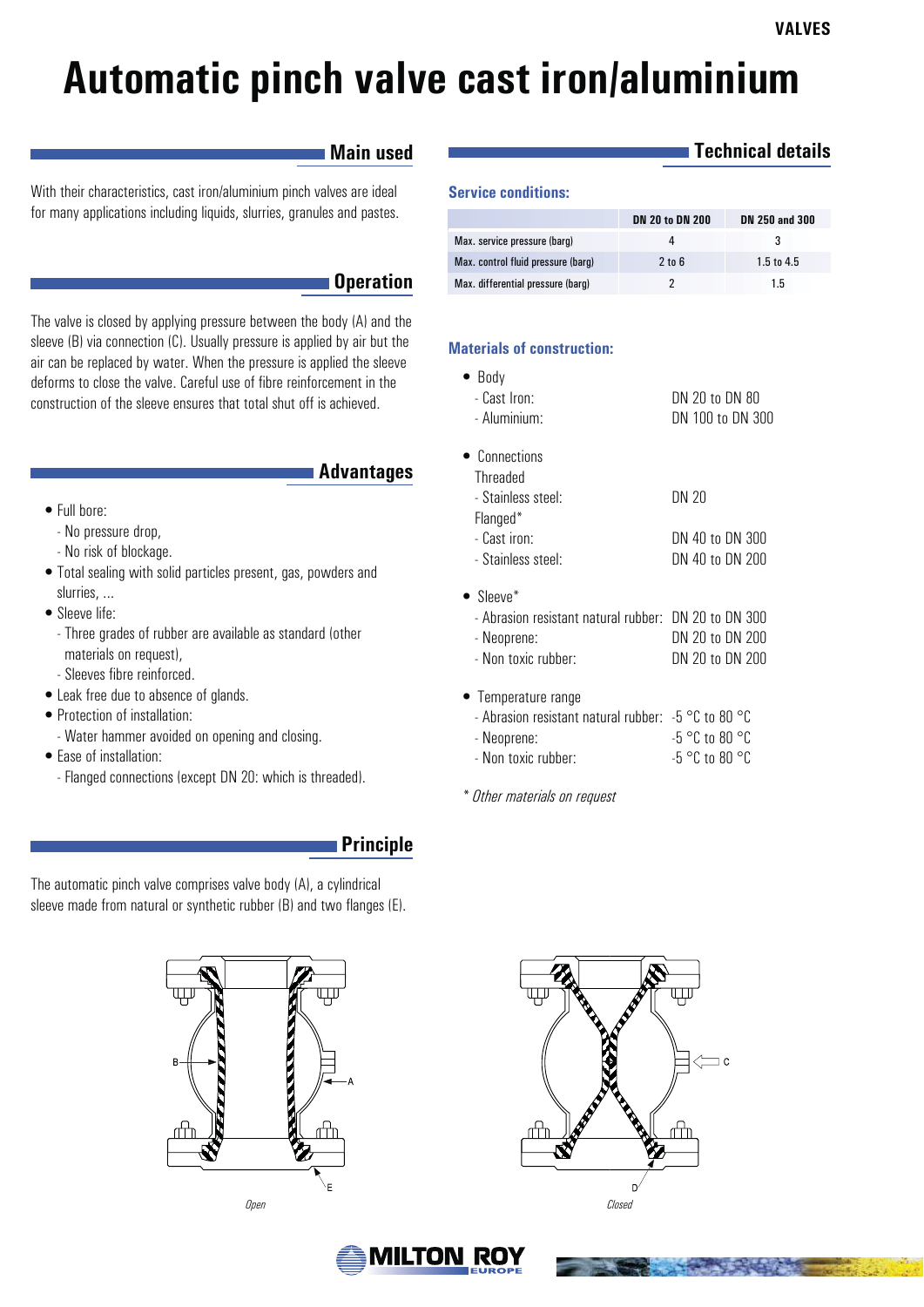# **Dimensions**

|    |                                              | <b>DN 20</b><br>(1) | <b>DN 40</b><br>(2)               | <b>DN 50</b><br>(2)          | <b>DN 65</b><br>(2)          | <b>DN 80</b><br>(2)          | <b>DN 100</b><br>(2)               | <b>DN 125</b><br>(2)                                          | <b>DN 150</b><br>(2)(4)                                   | <b>DN 200</b><br>(2)(4)                                   | <b>DN 250</b><br>(2)(4)                                    | <b>DN 300</b><br>(2)(4)                                    |
|----|----------------------------------------------|---------------------|-----------------------------------|------------------------------|------------------------------|------------------------------|------------------------------------|---------------------------------------------------------------|-----------------------------------------------------------|-----------------------------------------------------------|------------------------------------------------------------|------------------------------------------------------------|
| A  | Cast iron or<br>316 L SS flanges (mm)        |                     | 150                               | 180                          | 180                          | 220                          | 276                                | 345                                                           | 414                                                       | 550                                                       | 680(3)                                                     | 820(3)                                                     |
| J  | <b>Cast iron or</b><br>316 L SS flanges (mm) |                     | 26<br>27.2                        | 27<br>28.2                   | 28<br>29.2                   | 30<br>31.2                   | 36<br>37.2                         | 48<br>49.2                                                    | 52<br>53.2                                                | 65<br>66.2                                                | 88.5<br>$\overline{\phantom{a}}$                           | 104<br>$\overline{\phantom{a}}$                            |
| ØC |                                              |                     | Rp3/8"                            | Rp3/8"                       | Rp3/8"                       | Rp3/8"                       | Rp3/8"                             | Rp3/8"                                                        | Rp3/8"                                                    | Rp3/8"                                                    | Rp3/4"                                                     | Rp3/4"                                                     |
| 0H | (mm)                                         |                     | 150                               | 165                          | 185                          | 200                          | 220                                | 250                                                           | 285                                                       | 340                                                       | 405                                                        | 485                                                        |
| L  | (mm)                                         |                     | 54.5                              | 73                           | 76.5                         | 90                           | 110                                | 134                                                           | 160                                                       | 223                                                       | 254                                                        | 321                                                        |
|    | Volume of<br>control fluid                   | (litres)            | 0.2                               |                              | $\mathbf{1}$                 | $\overline{2}$               | 3.5                                | $\overline{7}$                                                | 12.5                                                      | 29                                                        | 37                                                         | 67                                                         |
|    | <b>Connecting flanges</b>                    | Standard            | <b>PN 10</b><br><b>DN 40</b><br>٠ | <b>PN 10</b><br><b>DN 50</b> | <b>PN 10</b><br><b>DN 65</b> | <b>PN 10</b><br><b>DN 80</b> | <b>PN 10</b><br><b>DN 100</b><br>٠ | <b>PN 10</b><br><b>DN 125</b><br><sub>0r</sub><br>5"-ANSI 150 | <b>PN 10</b><br><b>DN 150</b><br><b>or</b><br>6"-ANSI 150 | <b>PN 10</b><br><b>DN 200</b><br><b>or</b><br>8"-ANSI 150 | <b>PN 10</b><br><b>DN 250</b><br><b>or</b><br>10"-ANSI 150 | <b>PN 16</b><br><b>DN 300</b><br><b>or</b><br>12"-ANSI 150 |
|    |                                              | <b>Optional</b>     | 2"<br><b>ANSI 150</b>             | 2"<br><b>ANSI 300</b>        | 2 1/2"<br><b>ANSI 150</b>    | 3"<br><b>ANSI 150</b>        | 4"<br><b>ANSI 150</b>              |                                                               |                                                           |                                                           |                                                            |                                                            |

(1) See Fig. 1

(2) See Fig. 2

(3) Cast iron flange only

(4) Valves in accordance with the European under pressure devices directive 97/23/CE

**Threaded version** Valve DN 20 (Fig. 1) Volume of control fluid: 0.05 l



**Flanged version** Valves DN 40 to DN 300 (Fig. 2)



The valves receive a 65 microns Ameron polyurethane paint colour  $y$ ellow RAL 1018.

# **N** Weight and packing **Protection**

| <b>DN</b> | <b>Net weight</b><br>(kg) | <b>Packing</b><br>(mm)      |
|-----------|---------------------------|-----------------------------|
| 20        | 1.5                       | 260 x 160 x 150             |
| 40        | 6                         | 200 x 200 x 200             |
| 50        | 8                         | 200 x 200 x 200             |
| 65        | 10.5                      | 200 x 200 x 200             |
| 80        | 13                        | 280 x 280 x 370             |
| 100       | 12                        | 280 x 280 x 370             |
| 125       | 17                        | 280 x 280 x 370             |
| 150       | 25                        | 355 x 355 x 575             |
| 200       | 53                        | 515 x 465 x 720             |
| 250       | 85                        | $515 \times 465 \times 720$ |
| 300       | 147                       | 800 x 600 x 900             |